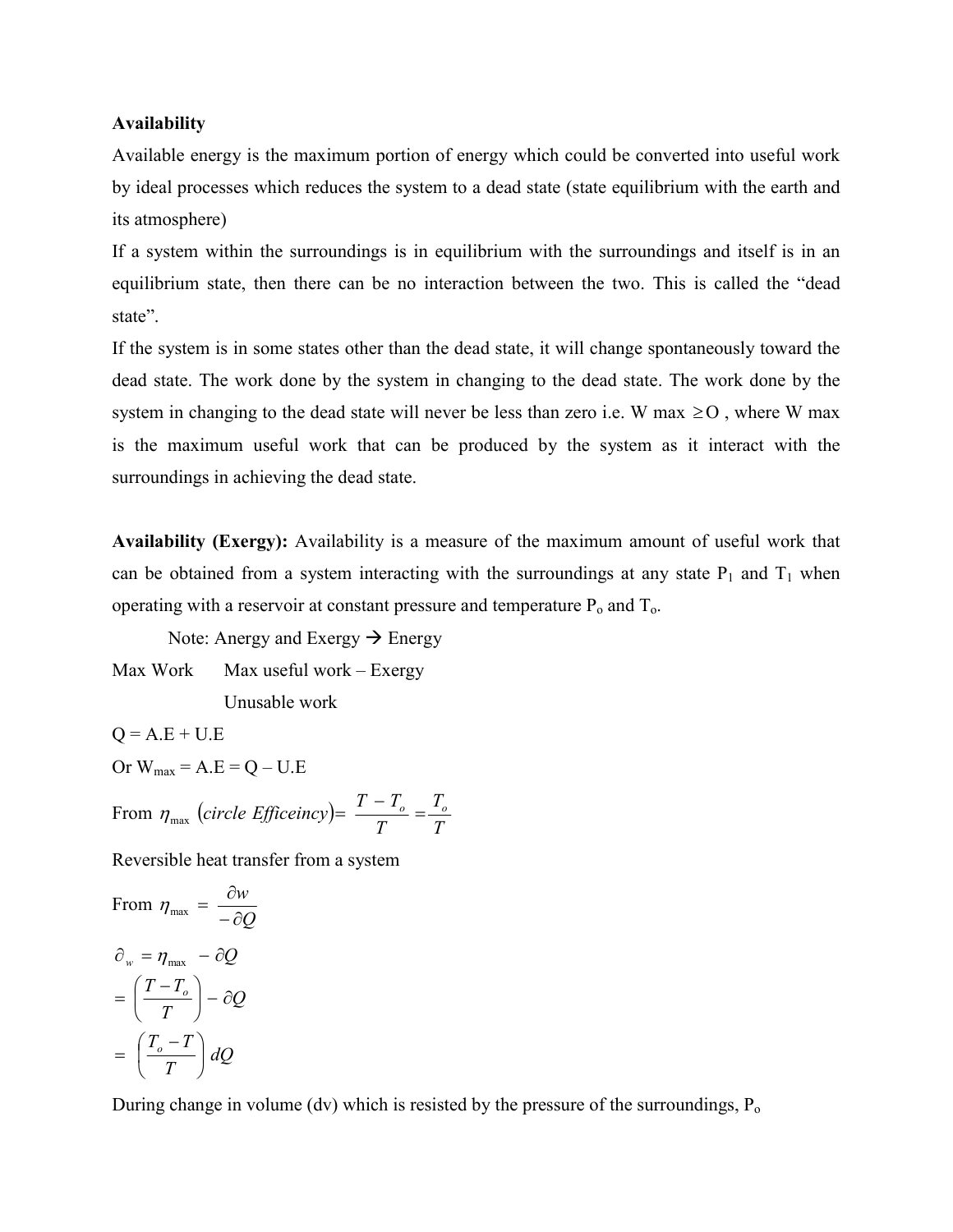Network =  $\partial_w - P_o dV$ 

*Note* :The network is the sum of all the individual work

i.e. 
$$
\partial_{wnet} = \partial w - P_o dV + \partial_Q \left(\frac{T_o}{T} - 1\right)
$$

$$
= \partial w - P_o dV + \frac{T_o}{T} \partial_Q - \partial_Q
$$

$$
= \partial w - P_o dV - \partial Q + \frac{T_o \partial Q}{T}
$$

$$
= \partial w - \partial Q - P_o dV + T_o \frac{\partial Q}{T}
$$
............1

From the first law of thermodynamics for a closed system undergoing a reversible process,

$$
\partial Q = du + \partial w
$$

$$
- du = \partial w - \partial Q
$$

Substitute (-du) in equation 1

$$
\partial w_{net} = du - Podv + Tods \quad \text{sin } ce \, ds = \left(\frac{dQ}{T}\right)_{rev}
$$
\n
$$
\therefore dw_{net} = -(du + P_o dv - T_o ds)
$$
\n
$$
\therefore W_{max} = -\int_1^o \left(du + P_o dv - T_o ds\right) \text{ (Max work that can be accomplished by any system at}
$$

state 1 to state 0 can be represented by the decrease in this function

$$
= -[(U_o - U_1) + P_o (V_o - V_1) - T_o (S_o - S_1)]
$$
  
\n
$$
= -[(U_o - U_1 + P_o V_o - P_o V_1 - T_o S_o + T_o S_1)]
$$
  
\n
$$
= -U_o - U_1 - P_o V_o + P_o V_1 + T_o S_o - T_o S_1
$$
  
\n
$$
= (U_1 + P_o V_1 - T_o S_1) - (U_o + P_o V_o - T_o S_o)
$$

$$
W_{\text{max}} = A_1 - A_0
$$

The function  $A = (U + P_o V - T_o ds)$  is known as the non-flow availability function which is a composite property in that it is not only a function of the system but also of its surroundings. **Availability in Steady Flow**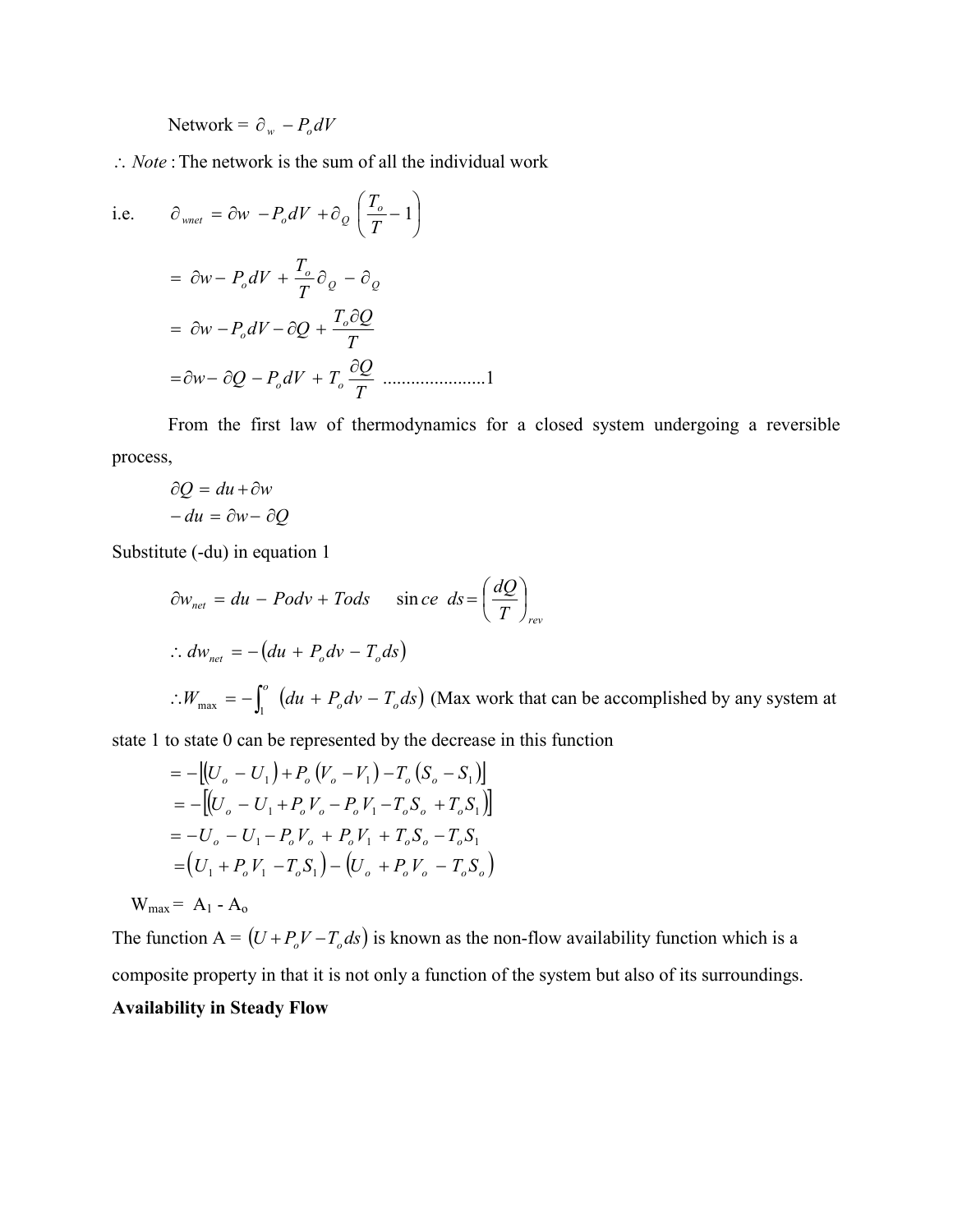$$
W_{\text{max}} = \left( U_1 + P_1 V_1 + \frac{C_1^2}{2} + Z_1 g \right) - U_o + P_o V_o - T_o \left( S_1 - S_o \right)
$$
  
=  $U_1 + P_1 V_1 - U_o - P_o V_o - T_o S_1 + T_o S_0$  (Neglect Kinetic / Potential Energy)  
=  $(U_1 + P_1 V_1 - T_o S_1) - (U_o + P_o V_o - T_o S_0)$   
=  $(G_1 - G_o)$ 

The concept of availability may be expressed in terms of another thermodynamics function. The Gibbs function or free energy, G, which is defined as G=H-TS

$$
dG = dH - (Tds + SdT)
$$
  
=  $dH - Tds - SdT$   
Also,  

$$
H = U + PV
$$
  

$$
dH = du + PdV + Vdp
$$
  

$$
dG = du + Pdv + Vdp - Tds - SdT
$$

Conditions of constant temperature and pressure where the temperature is  $T_0$  and the pressure is  $P_0$ , yields for the Gibbs function

$$
dG = du + Podv - Tods
$$

$$
dG = G1 - Go
$$

# **AVAILABLE ENERGY FOR SYSTEMS WITH HEAT TRANSFER**

From  $Q_1 = A.E + U.E$ But  $W_{max} = A.E$ 

$$
= Q_1 - U.E
$$

However,  $\partial w_{\text{max}} = \partial (A.E)$ 

$$
\partial(A.E) = \partial Q \left(1 - \frac{T_o}{T}\right)
$$

$$
= \partial Q - \partial Q \frac{T_o}{T}
$$

By integrating from state 1 to state 2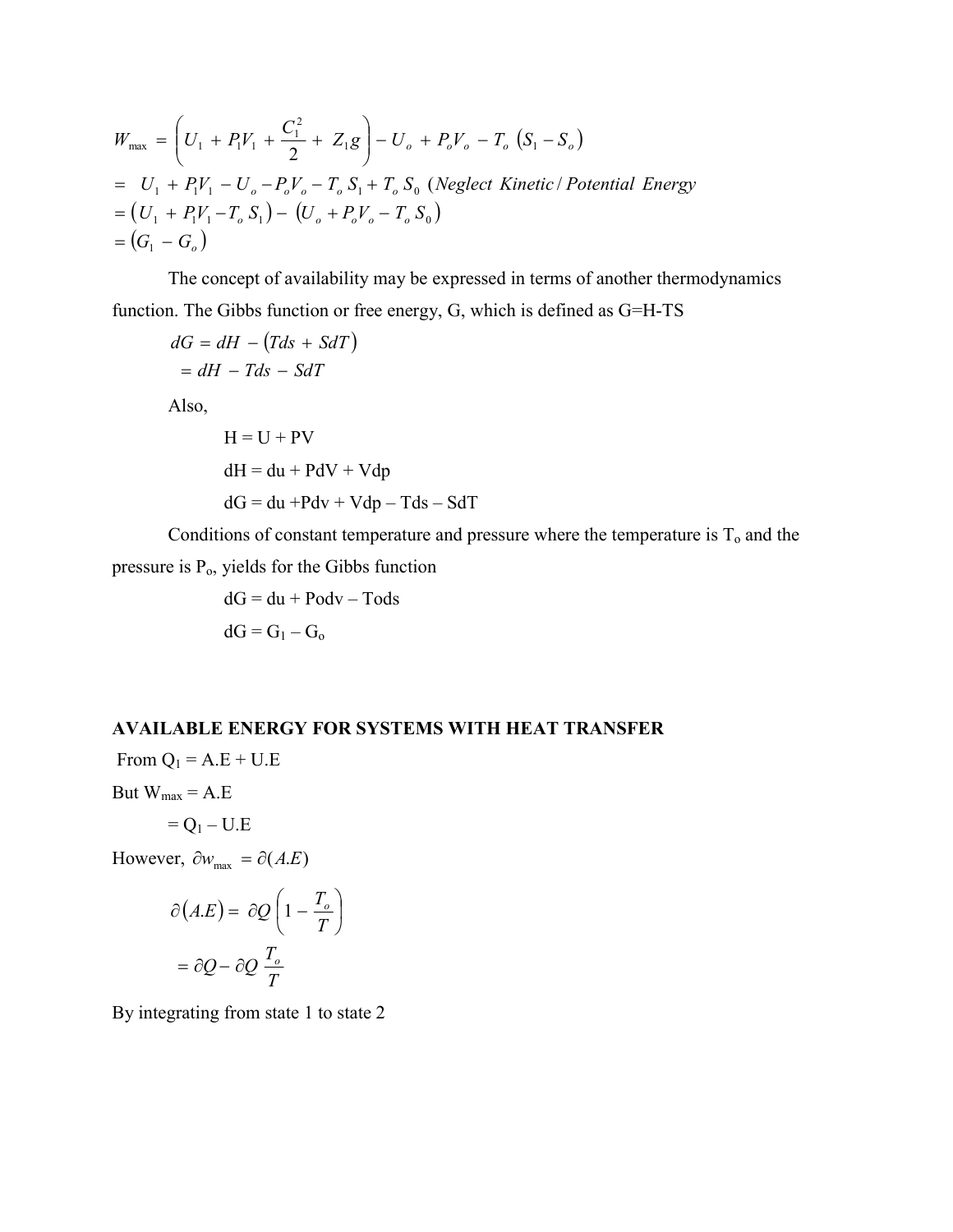$$
\int_{1}^{2} d(A.E) = \int_{1}^{2} \partial Q - T_o \int_{1}^{2} \frac{dQ}{T}
$$
  
(*A.E*)<sub>1-2</sub> =  $\int_{1}^{2} \partial Q - T_o (ds)$   
Availability Energy(*A.E*)<sub>1-2</sub> =  $Q_{1-2} - T_o (S_2 - S_1)$ 

Also,

$$
(A.E)_{1-2} = \int_{1}^{2} dQ - To \int_{1}^{2} \frac{\partial Q}{T}
$$
  
\n
$$
= \int_{1}^{2} dQ - To \int_{1}^{2} \frac{Mc_{p}dT}{T}
$$
  
\n
$$
= \int_{1}^{2} dQ - TMc_{p} \int \frac{dT}{T}
$$
  
\n
$$
= \int_{1}^{2} dQ - ToMc_{p} \quad In \quad \frac{T_{2}}{T_{1}}
$$
  
\n
$$
(A.E)_{1-2} = Q_{1-2} - ToMc_{p} \quad In \quad \frac{T_{2}}{T_{1}}
$$
  
\n
$$
\therefore (U.A)_{1-2} = T_{o} (S_{2} - S_{1}) = T_{o} Mc_{p} \quad In \quad \frac{T_{2}}{T_{1}}
$$

Again from gas equation

$$
\frac{P_1 V_1}{T_1} = \frac{P_2 V_2}{T_2}
$$

$$
\frac{V_2}{V_1} = \frac{P_1}{P_2} \times \frac{T_2}{T_1}
$$

Putting the value of 1 2 *V*  $\frac{V_2}{V_1}$  in equation 1

$$
(S_2 - S_1) = Cv \log_e \frac{T_2}{T_1} + R \log_e \frac{P_1}{P_2} x \frac{T_2}{T_1}
$$
  
=  $Cv \log_e \frac{T_2}{T_1} + R \log_e \frac{P_2}{P_1} + R \log_e \frac{T_2}{T_1}$   
=  $(C_v + R) \log_e \frac{T_2}{T_1} - R \log_e \frac{P_2}{P_1}$   
=  $Cp \log_e \frac{T_2}{T_1} - R \log_e \frac{P_2}{P_1}$ 

**Examples 4.1**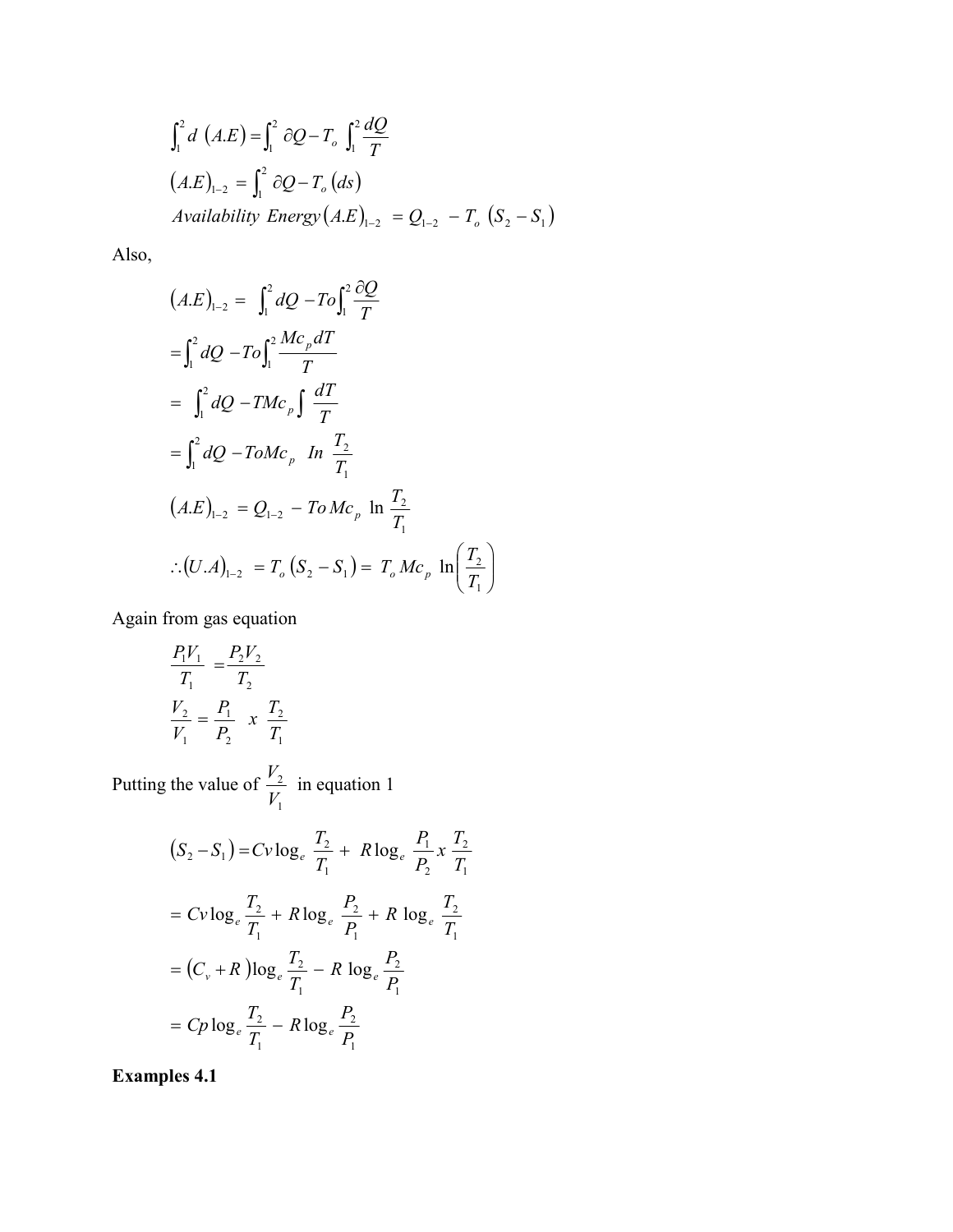If 300KJ of heat are reversibly added to 0.2kg of air at constant pressure and initial temperature is  $300^{\circ}$ C, find the available and unavailable energies of the heat added. The temperature of the surroundings is  $30^{\circ}$ C.

# **SOLUTION**

Given: Q=300KJ,  $M_{ar} = 0.2kg$ ,  $T_1 = 300^{\circ}C = 300 + 273 = 573K$  $To = 300^{\circ}C = 30 + 273 = 303K$  Cpar = 2005KJ kgk Required: A.E = ?, U.E.=?  $T_2$  =? To determine  $T_2$  $Q = AH = Mcp (T_2-T_1)$  $T_2 = Q + T_1 = 300 + 573 = 2066k$  $(A.E)$  1-2 = Q<sub>1-2</sub> – To mcp In  $\frac{r_2}{T}$  $\bigg)$  $\setminus$  $\overline{\phantom{a}}$  $\setminus$ ſ 1 2 *T T In*  $(U.E)_{1-2} = Q_{1-2} - (A.E)_{1-2} = 78.11KJ$  $=$  300  $-$  78.111  $=$  221.89 J 573 300 - (303) (0.2) (1005) In  $\left(\frac{2066}{573}\right)$  $\bigg)$  $\left(\frac{2066}{572}\right)$  $\setminus$  $=$  300  $-$  (303) (0.2) (1005) In  $\Big($ 

# **EXAMPLE 4.2**

It is required to remove 500KJ of heat from or construct temperature reservoir of 835K. The heat is received by a system at constant temperature of 720k. The temperature of the surroundings, the lowest available temperature is 280k. Find the net loss of available energy as a result of the irreversible heat transfer.

## **SOLUTION**

Given:  $Q = 500KJ$ ,  $T_0 = 280K$ ,  $T_{1-2} = 835K$ ,  $T_{3-4} = 720K$ Required:  $(A.E)_{net} = ?$ 

#### A T-S diagram illustrating the processes

The total heat is the same in both the heat reservoir or system

$$
(A.E)_{1\text{-}2} = Q_{1\text{-}2} - T_o (S_2-S_1)
$$

$$
= Q_{1\text{-}2} - T_o \frac{\partial Q}{T_{1\text{-}2}}
$$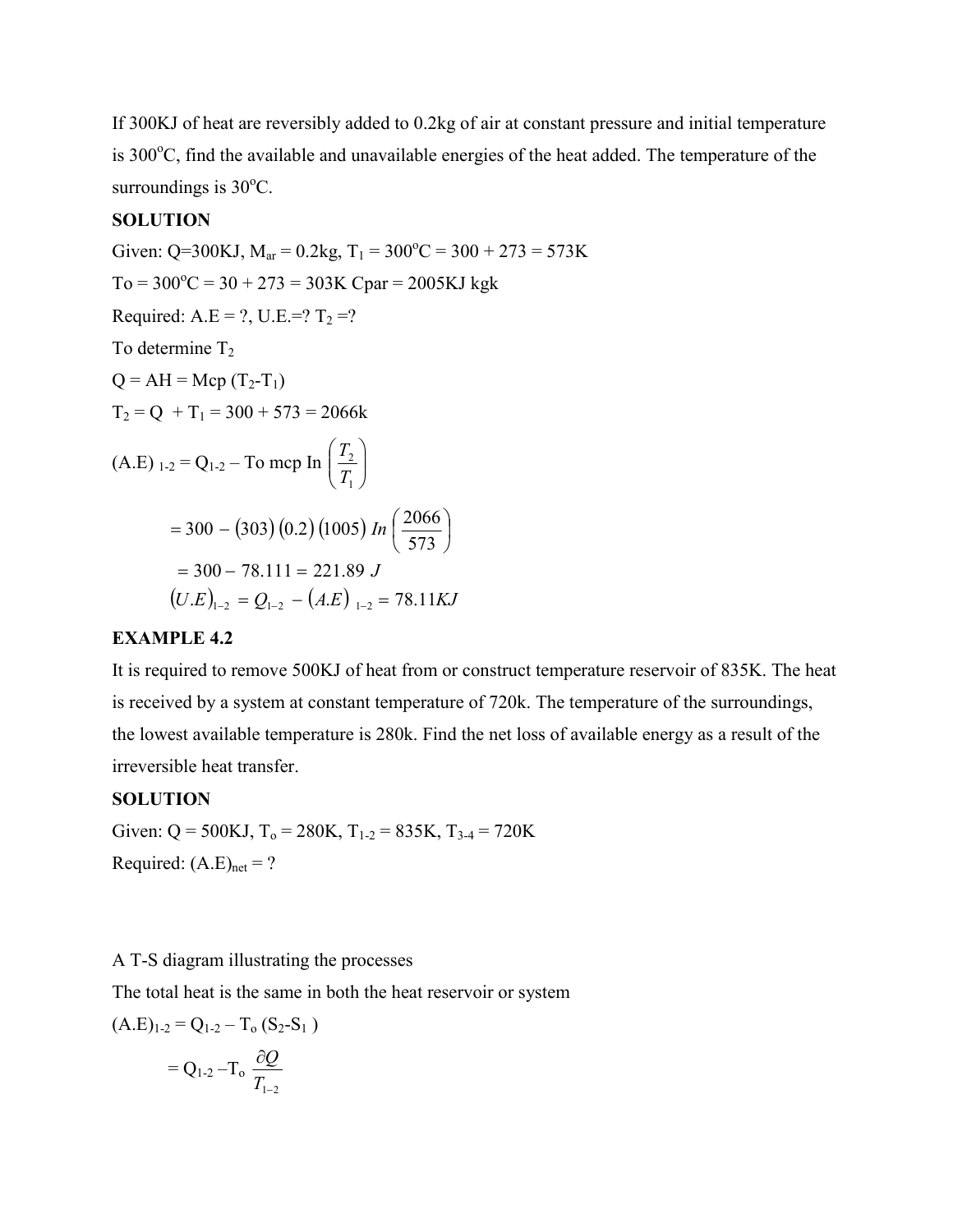$$
= -500 - 280 \left( \frac{-500}{835} \right)
$$
  

$$
= -332.34 KJ
$$
  

$$
(A.E)_{3-4} = Q_{3-4} - T_o (S_4 - S_3)
$$
  

$$
(A.I)_{3-4} = Q_{3-4} - \frac{TodQ}{T_{3-4}}
$$
  

$$
= +500 - 280 \left( \frac{+500}{720} \right)
$$
  

$$
= +305.55 KJ
$$
  

$$
(A.E_{net}) = \Sigma(A.E)
$$
  

$$
= (+305.55 - 332.34) KJ
$$
  

$$
= -26.78 KJ
$$

There is a net loss of available energy the heat transfer process, and this is equal to the net gain in unavailable energy

$$
(U.E)_{1-2} = To (S_2 - S_1) = To dQ
$$

$$
= -280 \left(\frac{-500}{835}\right) = 107.66 KJ
$$

$$
(U.E)_{3-4} = To (S_4 - S_3) = To \frac{dQ}{To}
$$
  
= +280  $\left(\frac{+500}{720}\right)$  = +194.44KJ  
 $(U.E)net = \sum_1 (U.E)$   
= (194.44 = 167.66)KJ  
= +26.78KJ

The use of a T-S diagram is very useful in visualizing heat, available energy, and unavailable energy.

It is primetimes easier to find the net gain of unavailable energy  $(U.E)_{net} = T_0 AS_{net}$ ) than the net less of available energy.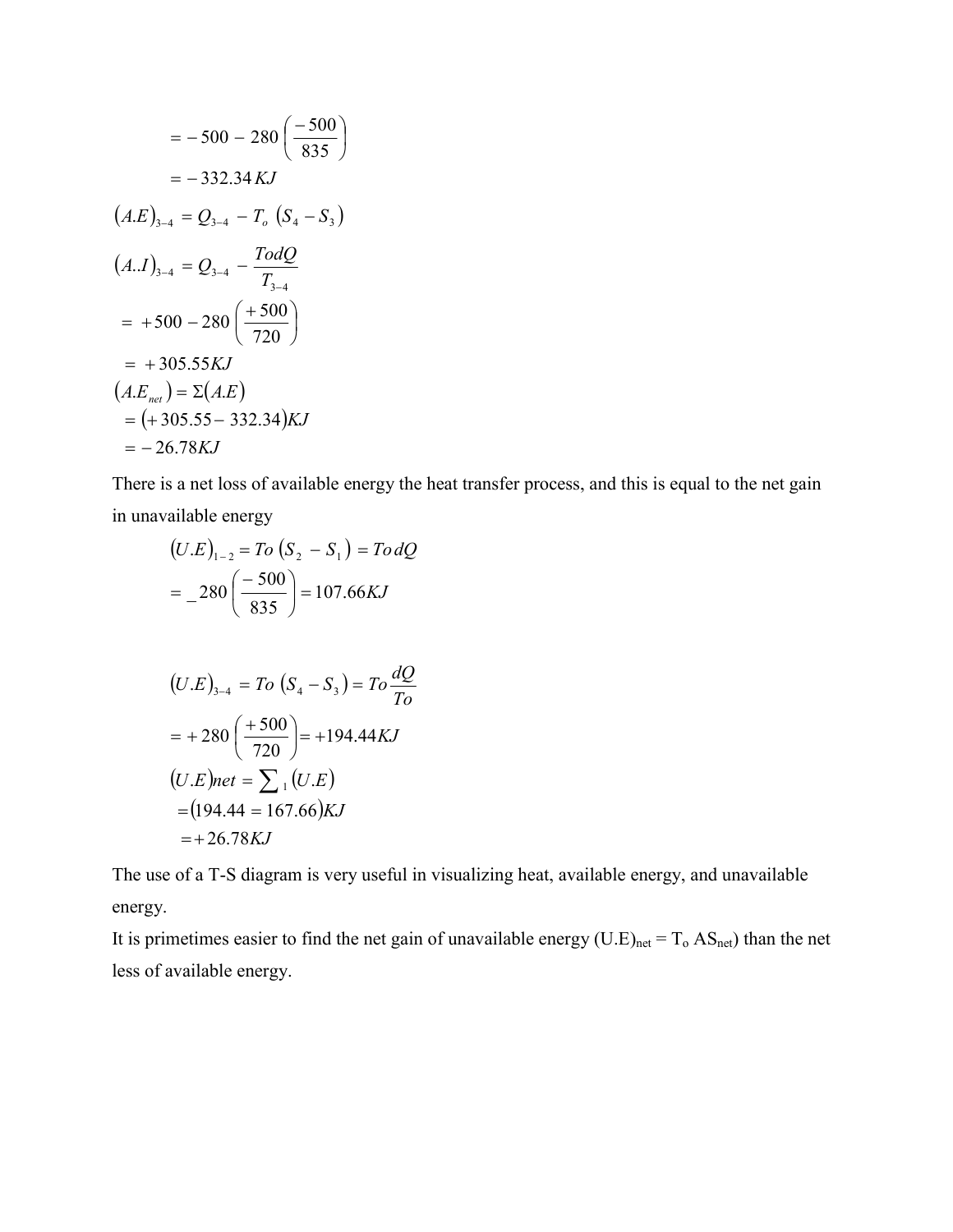$$
(A.E)_{5-4} = Q_{3-4} - To \ dQ
$$
  
= +500 - 280  $\left(\frac{+500}{720}\right)$   
= +305.55 KJ  

$$
(A.E)_{net} = \Sigma_i (A.E)
$$
  
= (-305.55 - 332.34) KJ  
= -26.78 KJ

There is a net loss of available energy in the heat transfer process, and this is equal to the net gain in unavailable energy.

$$
(U.E)_{1-2} = To (S_2 - S_1) = To \frac{dQ}{T_{1-2}}
$$
  
= +280  $\left(\frac{-500}{835}\right)$  = -107.66*KJ*  
 $(U.E)_{3-4} = To (S_4 - S_3) = To \frac{dQ}{T_{1-2}}$   
= +280  $\left(\frac{-500}{720}\right)$  = +194.44*KJ*  
 $(U.E)_{net} = \Sigma i(U.E)$   
= (194.44 - 167.66)*KJ*  
= +26.78*KJ*

The use of a T-S diagram is very useful in visualizing heat, available energy, and unavailable energy.

It is sometimes easier to find the net gain of unavailable energy (U.E)<sub>net</sub> = To  $\Delta S_{net}$ ) than the less of available energy.

#### **PRACTICE QUESTIONS**

- 1. Determine the available energy of finance gas SP 046KJ/kg. K when is seized from 1260K. i.e. 480k at constant pressure. The surroundings is at 295k
- 2. A carnot engine receives heat from a constant temperature reservoir. The engine has a maximum temperature of 820k. For each 1100KJ of heat transferred, compute the net change of entropy when the high-temperature reservoir is at the following temperatures: (a) 1700K; (b) 1425K (c) 875K.